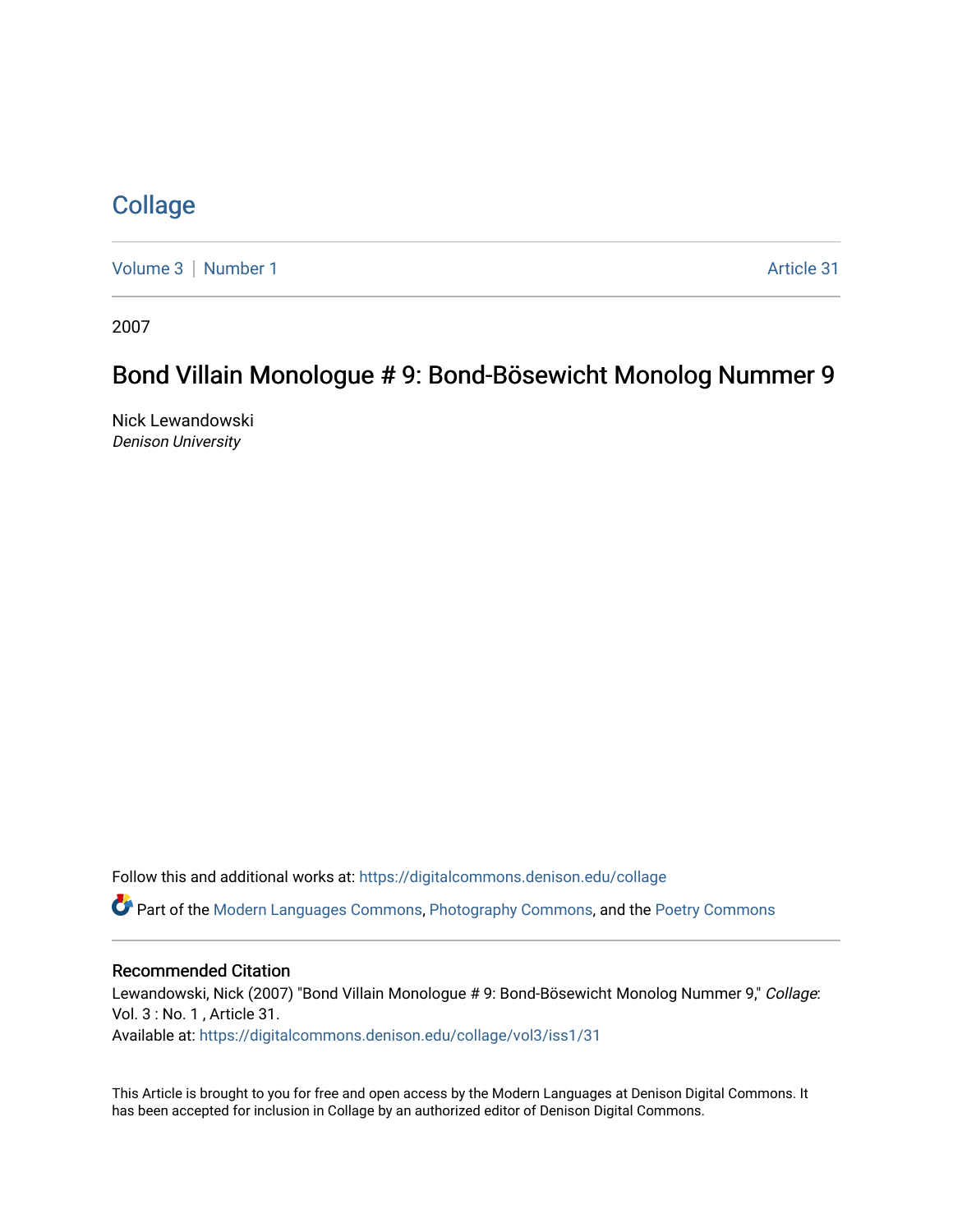### *Bond Villain Monologue # 9*

Take a look at your life. Mistakes you've made and things you've done – Like a television, Friends re-runs from Hell.

Mistakes you've made and things you've done – The ones you hide. Friends re-runs from Hell Flicker in the dark.

> The ones you hide – Memories you can't seem to shake Flicker in the dark Like hollow footsteps down a hall.

Memories you can't seem to shake Always at your back Like hollow footsteps down a hall – Echoes trailing off.

Always at your back Things you've done and mistakes you've made – Echoes trailing off, They soften then fade to black.

*Nick Lewandowski*